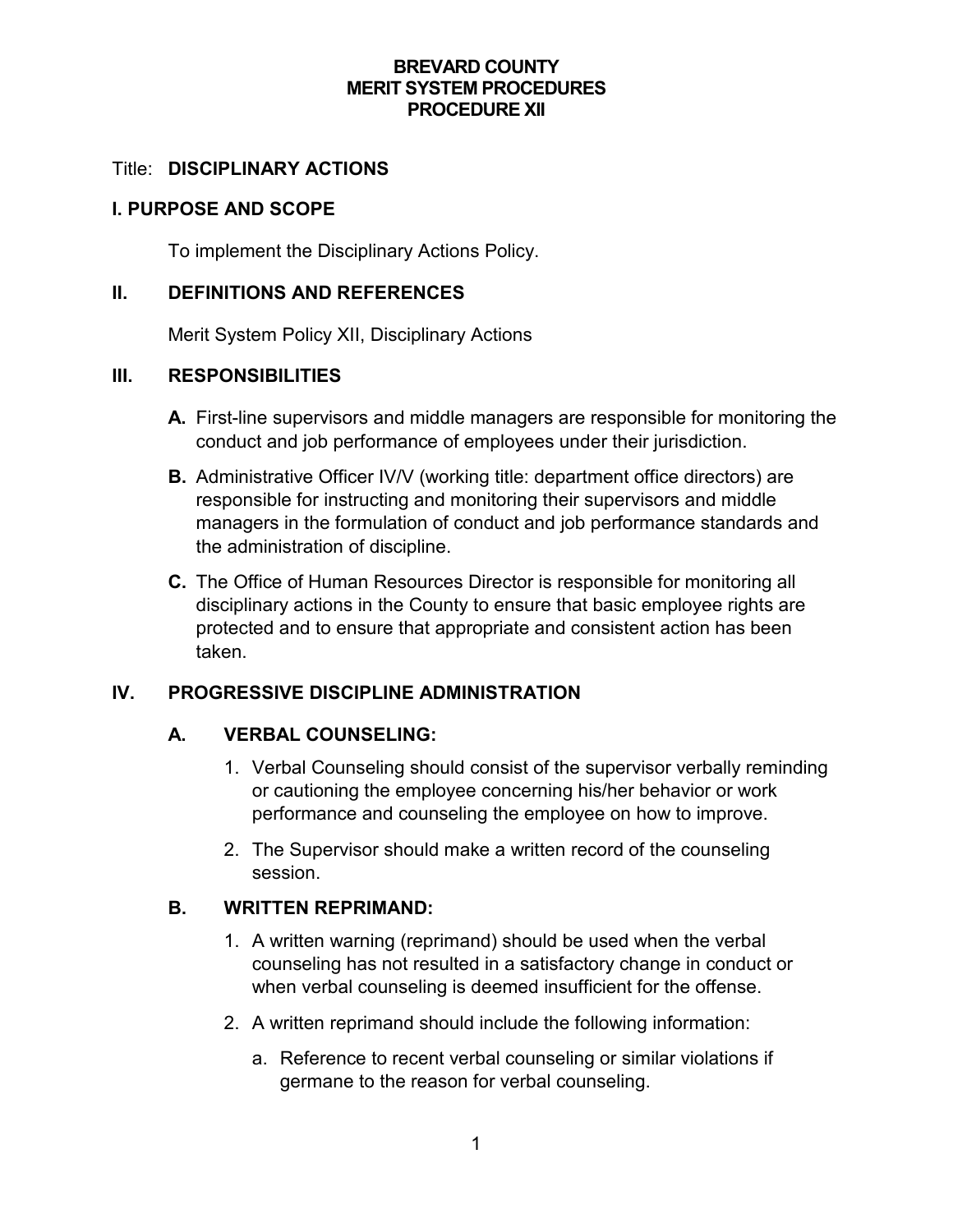- b. Specific charge of misconduct with reference to the County or departmental rules or a supervisory order.
- c. Warning regarding management's course of action if violations occur in the future.
- d. The supervisor's signature.
- e. The employee's signature and date acknowledging receipt of the reprimand. The employee's signature does not imply agreement. If the employee refuses to sign the written reprimand, it should be noted and witnessed.

# **C. SUSPENSION:**

- 1. A suspension should be used as a disciplinary action when a written reprimand has not resulted in a satisfactory change in the employee's conduct or written reprimand is deemed insufficient for the offense.
- 2. Before completing or processing a suspension, unless deemed to be in the immediate and best interest of County government, the appointing authority must conduct a pre-disciplinary hearing as provided in section V of this Procedure.
- 3. The suspension document should contain the following information:
	- a. Reference to previous disciplinary actions if germane to the reason for suspension.
	- b. Specific charge of misconduct with reference to a violation of County or departmental policies or a supervisory directive.
	- c. Warning regarding management's course of action if a violation occurs in the future.
	- d. The date of the pre-disciplinary hearing and any pertinent information brought forward at that hearing.
	- e. Reference to employee's rights to grieve or appeal.
	- f. The supervisor's signature.
	- g. The appointing authority's signature.
	- h. The employee's signature and date which acknowledges receipt of the suspension document. The employee's signature does not imply agreement and refusal to sign should be noted and witnessed.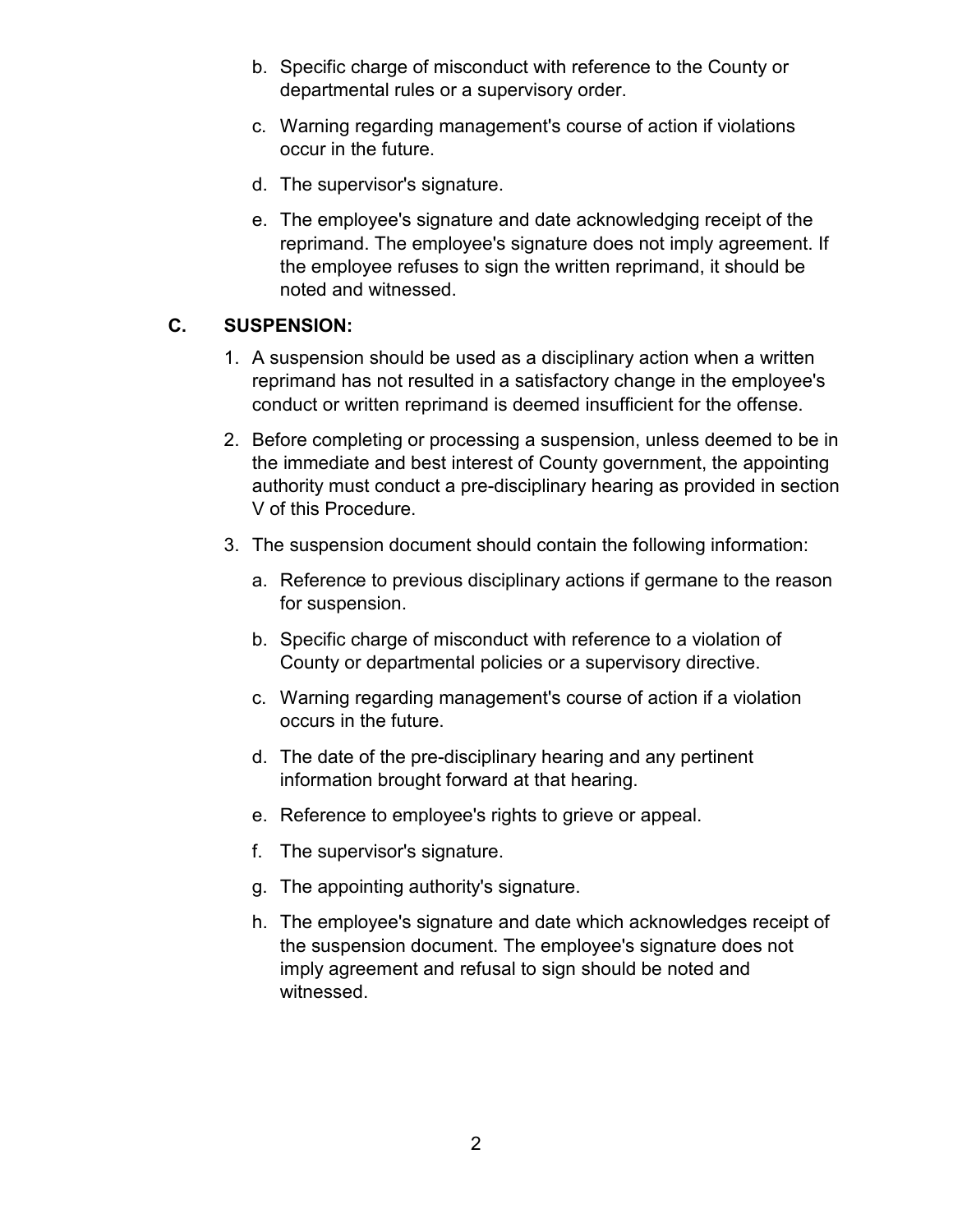# **D. DEMOTION, REDUCTION IN PAY AND/OR PLACEMENT ON DISCIPLINARY PROBATION:**

- 1. These should be used when other forms of discipline have not resulted in a satisfactory change in an employee's work performance are deemed inappropriate for the offense.
- 2. Before completing or processing a notice of demotion, reduction in pay and/or placement on disciplinary probation, the appointing authority shall coordinate such action with the Office of Human Resources Director and conduct a pre-disciplinary hearing as provided in section V of this Procedure. The demotion, reduction in pay and/or placement on disciplinary probation notice should contain the following:
	- a. Reference to previous disciplinary action(s) if germane to the reason for demotion, reduction in pay and/or placement on disciplinary probation.
	- b. Specific area(s) of non-performance or charge of misconduct with reference to a violation of County or departmental rules or a supervisory order.
	- c. Warning regarding management's course of action for future violation(s).
	- d. Employees placed on disciplinary probation shall receive written notice that they are not entitled to use the Merit System (or Bargaining Unit, if applicable) grievance processes if terminated while on disciplinary probation.
	- e. The date of the pre-disciplinary hearing and any pertinent information brought forward at that hearing.
	- f. Reference to the employee's appeal rights.
	- g. The supervisor's signature.
	- h. The appointing authority's signature.
	- i. The employee's signature and date, which acknowledges receipt of the document. The employee's signature does not imply agreement and failure to sign should be noted and witnessed.

## **E. DISMISSAL:**

- 1. A dismissal is initiated when all previous disciplinary actions have failed to bring a satisfactory change in conduct or when lesser action is deemed insufficient for the offense.
- 2. Before completing or processing the notice of dismissal, the appointing authority shall obtain the concurrence of the next appropriate level of administration (usually the Department Director) and the County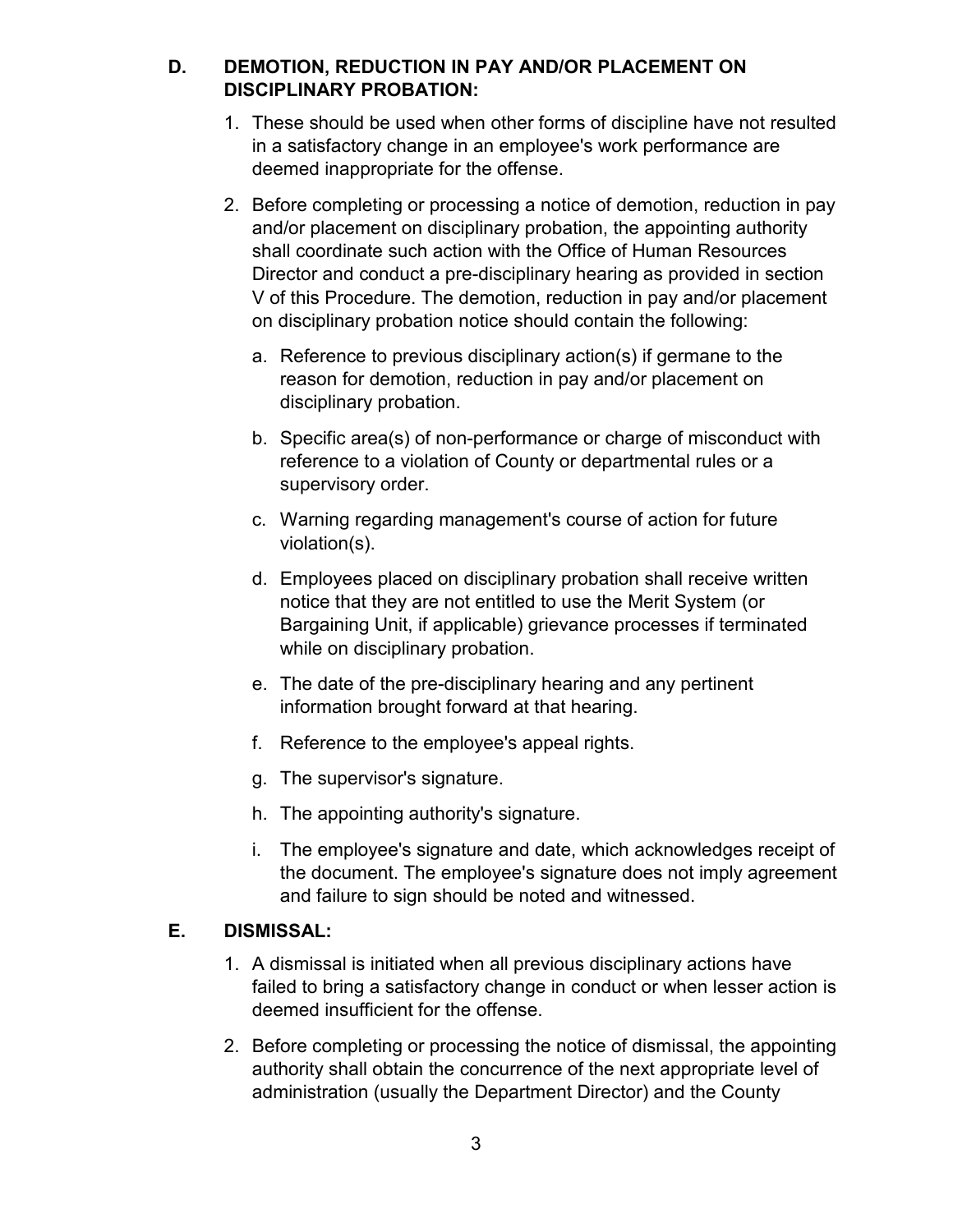Attorney's Office, after conducting a pre-disciplinary hearing as provided in section V of this Procedure.

- 3. The dismissal document should contain the following information:
	- a. Reference to previous disciplinary action(s) if germane to the reason for dismissal.
	- b. Specific charge of misconduct with reference to a violation of County or departmental policies or a supervisory directive.
	- c. The date of the pre-disciplinary hearing and any pertinent information brought forward at that hearing.
	- d. Reference to employee's right to appeal.
	- e. The appointing authority's signature.
	- f. The concurring director's signature.
	- g. The employee's signature and date, which acknowledges receipt of the dismissal document. The employee's signature does not imply agreement and failure to sign should be so noted and witnessed.

## **V. PRE-DISCIPLINARY HEARINGS**

**A.** Scheduling:

When the appointing authority has determined that an employee's actions may require discipline above a written reprimand, a pre-disciplinary hearing will be scheduled and the employee will be notified in writing at least 24 hours in advance. The notice should include a description of the pending charges (the decision of what action will occur is not provided).

Prior to conducting a pre-disciplinary hearing, which may result in termination of employment, the appointing authority shall review the proposed pre-disciplinary notice with the County Attorney's Office and obtain their concurrence.

- **B.** Conducting Hearings:
	- 1. At the pre-disciplinary hearing, the appointing authority:
		- a. Confirms that the employee has a copy of the charges;
		- b. Explains the charges and the type of disciplinary action being contemplated;
		- c. Provides the employee with an opportunity to offer any contrary evidence, explanation, and/or comments.
	- 2. After the employee leaves the hearing, management discusses and decides upon the appropriate disciplinary action. The employee shall be notified of the decision pursuant to section IV of this Procedure.